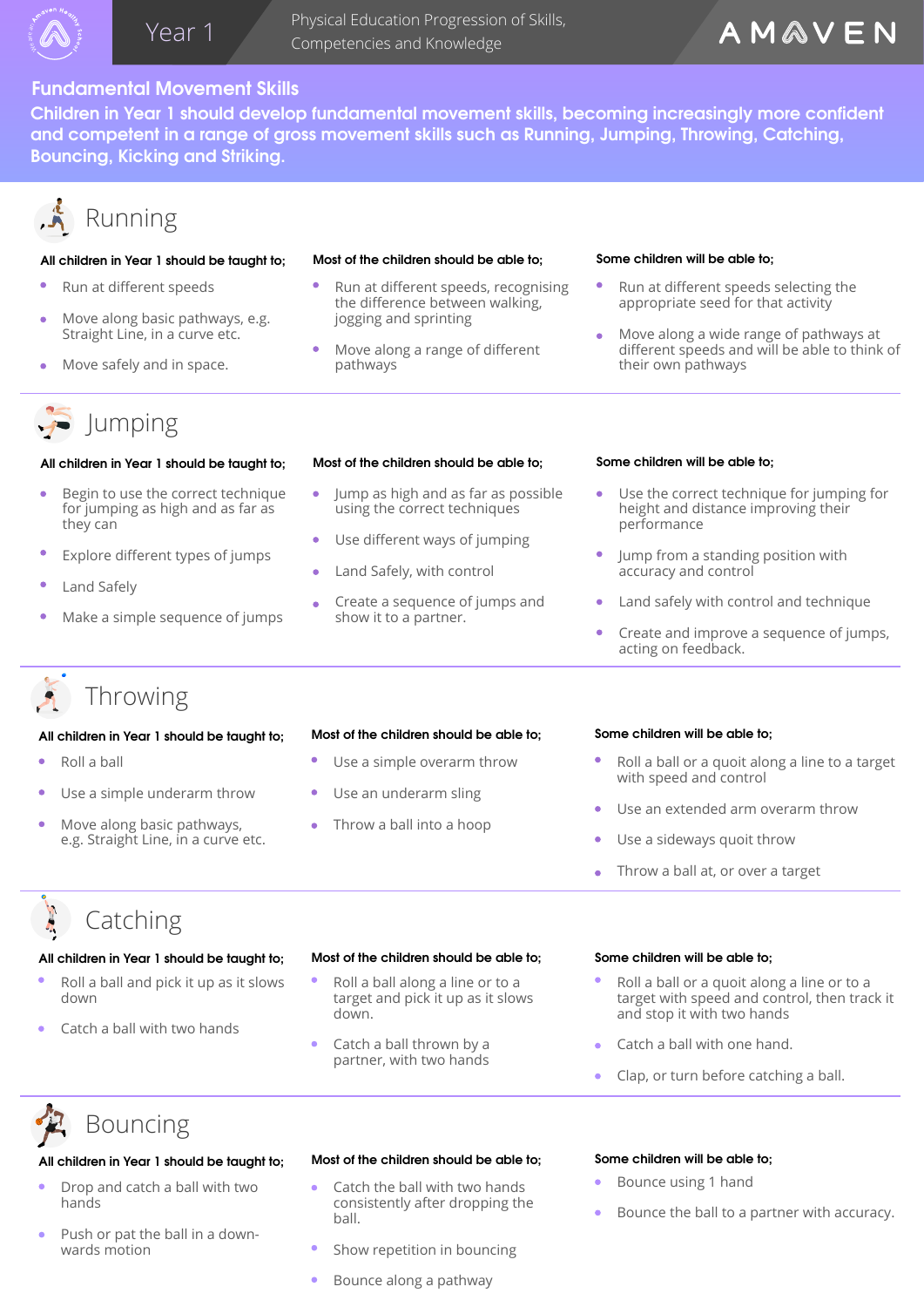## Year 1

 Physical Education Progression of Skills, Competencies and Knowledge

## AMAVEN

### **All children in Year 1 should be taught to; Most of the children should be able to;**

Kicking

- Use different parts of the foot to control and move with the ball
- Propel the ball forwards using a simple technique
- Move along basic pathways, e.g. Straight Line, in a curve etc. whilst dribbling the ball.



### **All children in Year 1 should be taught to; Most of the children should be able to;**

- Roll a ball and stop it with a bat or racquet as it slows down
- Balance a ball on a bat or racquet whilst standing still

- Run at different speeds, recognising the difference between walking, jogging and sprinting
- Move along a range of different pathways

### **Some children will be able to;**

- Run at different speeds selecting the appropriate seed for that activity
- Move along a wide range of pathways at different speeds and will be able to think of their own pathways

- Roll a ball along a line or to a target hit it with a bat or racquet as it slows down
- Balance a ball on a bat or racquet whilst following a pathway

### **Some children will be able to;**

- Roll a ball or a quoit along a line or to a ò target with speed and control, then hit it with confidence
- Hit a ball that is sitting on top of a tee.
- Hit a moving ball, passed by a partner

\*\* should be incorporated in all activities \*\*

## Children develop Agility,Balance and Coordination and start to use these in a range of activities.



### "The bodies ability to change direction quickly whilst remaining in control and balanced" e.g. Running whilst changing direction (5:10:5 agility challenge in school assessment protocol)



"An even distribution of weight enabling someone or something to remain upright and steady" e.g. Landing with control (Broad Jump challenge in school assessment protocol)



## Agility Balance Coordination

"The ability to move two or more body parts under control, smoothly and efficiently" e.g. developed in every activity.



## Play in competitive team sports, developing attacking and defending principles

## **All children in Year 1 should be taught to; Most of the children should be able to;**

- Travel in at least two different ways e.g. running and side stepping.
- Stop travelling to change direction
- Begin to travel with a ball
- Pass a ball to another player over a short distance.

- Travel forwards, backwards and sideways
- Change direction when travelling
- Travel with a ball using their feet and hands
- Change direction while travelling with a ball
- Use their feet to pass to another player
- Pass the ball quickly whilst in a game situation
- Travel with and pass a ball to another player to score points in a game.

### **Some children will be able to;**

- Travel in different ways with control in order to get a useful space.
- Select the most appropriate way of travelling for the context of the game
- Keep good control of a ball while travelling ò with it.
- Pass the ball quickly and accurately to another player
- Make quick decisions about which player to pass to.